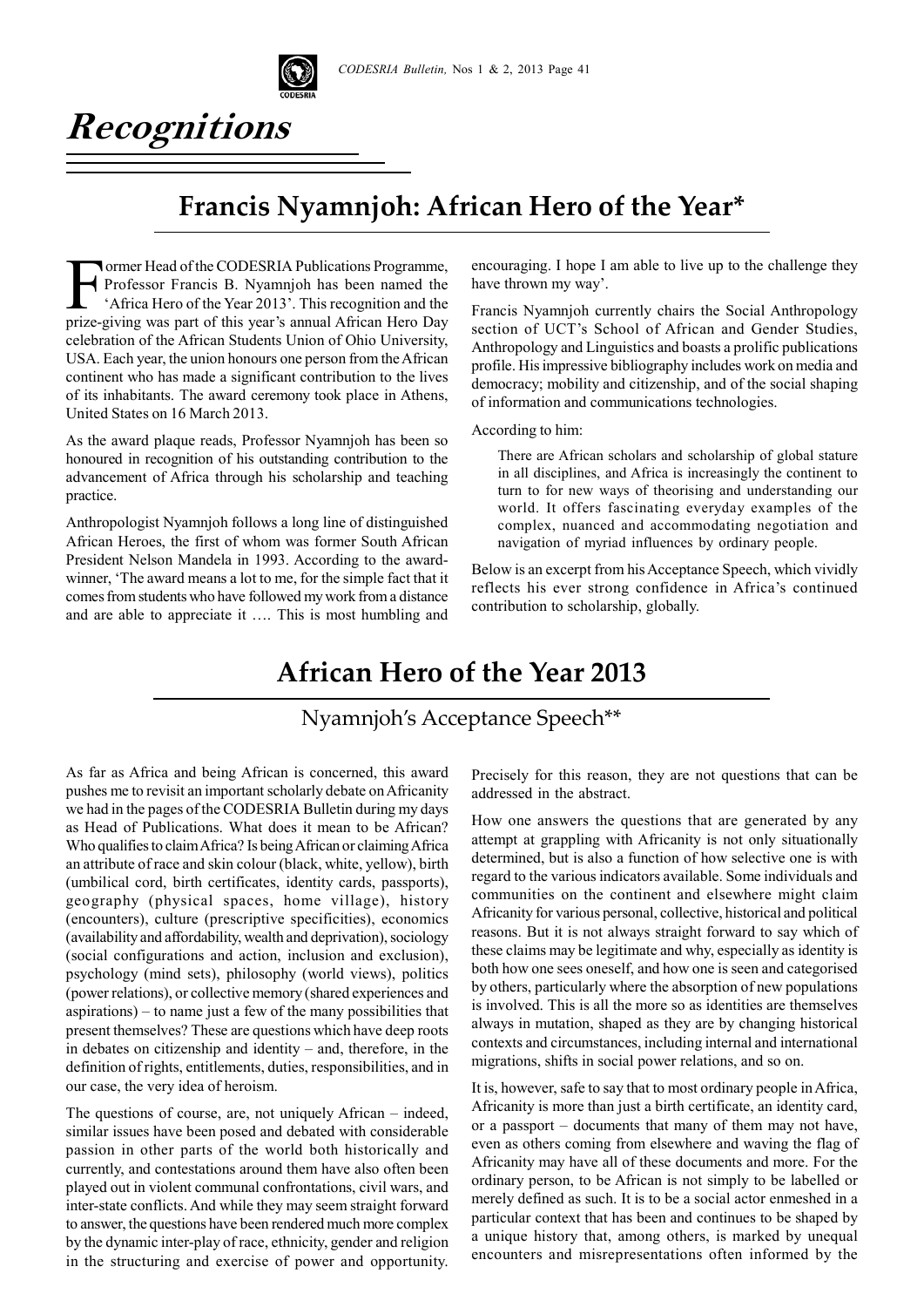### *Recognitions*

arrogance and ignorance of the economically and politically powerful who take the liberty also to arrogate a cultural superiority to themselves. For the masses of Africans, Africa is above all a lived reality, one that is constantly shaped and reshaped by their toil and sweat as subjected and devalued humanity, even as they struggle to live in dignity and to transform their societies progressively. For these people, the fact of their Africanity is neither in question nor a question.

In CODESRIA circles where Africanity has been debated at length, pan-African dimensions of Africanity have been emphasized. Given my personal experience of multiple dimensions of being African, and in view of the fact that my election as African Hero for 2013 is by a Pan-African Student Union based in the United States of America and in regular conversation with other (students and Africans) on the continent and in the diaspora, permit me to dwell a little on the pan-African dimensions of being African.

To me, pan-Africanism is best seen and articulated as a flexible, inclusive, dynamic and complex aspiration in identity making and belonging. Pan-Africanism, far from promising a single identity, is about offering a mental space for disparate identities to co-exist in freedom and dignity. Pan-Africanism emphasises African unity beyond identities confined by geography, primordialism and narrow nationalism, and champions sociopolitical inclusiveness for all those who willingly claim or are compelled to identify with the 'Black' race and with a place called 'Africa'. As a quest for a global Black or African community, Pan-Africanism is an aspirational project towards a world informed by solidarities and identities shaped by a humanity of common predicaments. It is the glue to hold together the dreams and aspirations of Blacks divided, among other things, by geography, ethnicity, class, gender, age, culture or religion. Far from overlooking the divisions that these factors give rise to amongst Blacks locally and globally, Pan-Africanism promotes a strategic essentialism around the fact and experience of being Black in a world of hierarchies of purity shaped by being White. The fact of the forced or voluntary mobility that has made of being Black and African a global and dynamic reality, means pan-Africanism as an ideology and an aspiration is realisable anywhere in the world.

Little wonder that Pan-Africanism is claimed not only on the continent called Africa, but globally. Indeed, as a movement, Pan-Africanism originated not in Africa, but in the West Indies, amid feelings of nostalgia about and occasional dreams of an eventual return to a lost home land – mother Africa. We are all familiar with the literature and music of nostalgia and dreams of an idealised Africa by diasporic writers and artists claiming descent with the continent. Just as we are familiar with the growing number of African-Americans who are tracing their DNA ancestry back to various regions and countries in Africa.

If being African or pan-African is permanent work in progress, is there any sense in defining and confining Africa and Africans to what Joseph CONRAD infamously termed 'the Dark Continent'? And what is there to stop Europeans, Asians and others from claiming their places in the African sun through relationships with the places and peoples currently associated in problematic essentialist terms with the labels 'Africa' and 'African'?

When I shared with your President Kingsley Antwi-Boasiako, a number of papers I had published, to choose from as a theme for my short address to you this evening, he settled on: *'Potted Plants in Greenhouses': A Critical Reflection on the Resilience of Colonial Education in Africa*. This is a 15,000 word long paper. It would take me the whole night to read it out to you. Given we've got pots of food and exciting music to keep our evening alive and entertaining, I have opted to share with you only the highlights of potted plants in greenhouses, with a firm promise to make the published version available to whoever wants to read the full paper.

Education is the inculcation of facts as knowledge and also a set of values used in turn to appraise the knowledge in question. When the values are not appropriate or broadly shared, the knowledge acquired is rendered irrelevant and becomes merely cosmetic or even violent. In Africa, the colonial conquest of Africans – body, mind and soul – has led to real or attempted epistemicide – the decimation or near complete killing and replacement of endogenous epistemologies with the epistemological paradigm of the conqueror. The result has been education through schools and other formal institutions of learning in Africa largely as a process of making infinite concessions to the outside – mainly the western world. Such education has tended to emphasize mimicry over creativity, and the idea that little worth learning about, even by Africans, can come from Africa. It champions static dichotomies and boundedness of cultural worlds and knowledge systems. It privileges teleology and analogy over creative negotiation by Africans of the multiple encounters, influences and perspectives evident throughout their continent. It thus impoverishes the complex realities of those it attracts or represses as students.

*'Potted Plants in Greenhouses*…' draws on Okot p'Bitek's *Song of Lawino* and other critical voices to argue that education in Africa is victim of a resilient colonial and colonizing epistemology, which takes the form of science as ideology and hegemony. Postcolonial African elite justify the resilience of this epistemology and the education it inspires with rhetoric on the need to be competitive internationally. The outcome is often a devaluation of African creativity, agency and value systems, and an internalized sense of inadequacy. Education has become a compulsion for Africans to 'lighten their darkness' both physically and metaphorically in the interest of and for the gratification of colonizing and hegemonic others. The paper calls for an epistemological conviviality through the creative reconciliation of the myriad ways of being African epitomised by the competing and often conflictual ways of being African as depicted by Okot p'Bitek in the characters of Ocol, Lawino and Clementine. Such reconciliation requires an articulation of being African that is simultaneously cognizant of history and the ethnographic present, structure and agency, blood and choice, elite and non-elite, cosmopolitan and particular, tradition and modernity. It calls for listening to ordinary men and women who, like p'Bitek's Lawino, are challenging the prescriptive gaze and grip of emasculated elite, while at the same time imploring them to marry recognition and relevance, continuity and discontinuity, dependence and independence in the interest of accommodation as an external aspiration. The paper thus argues